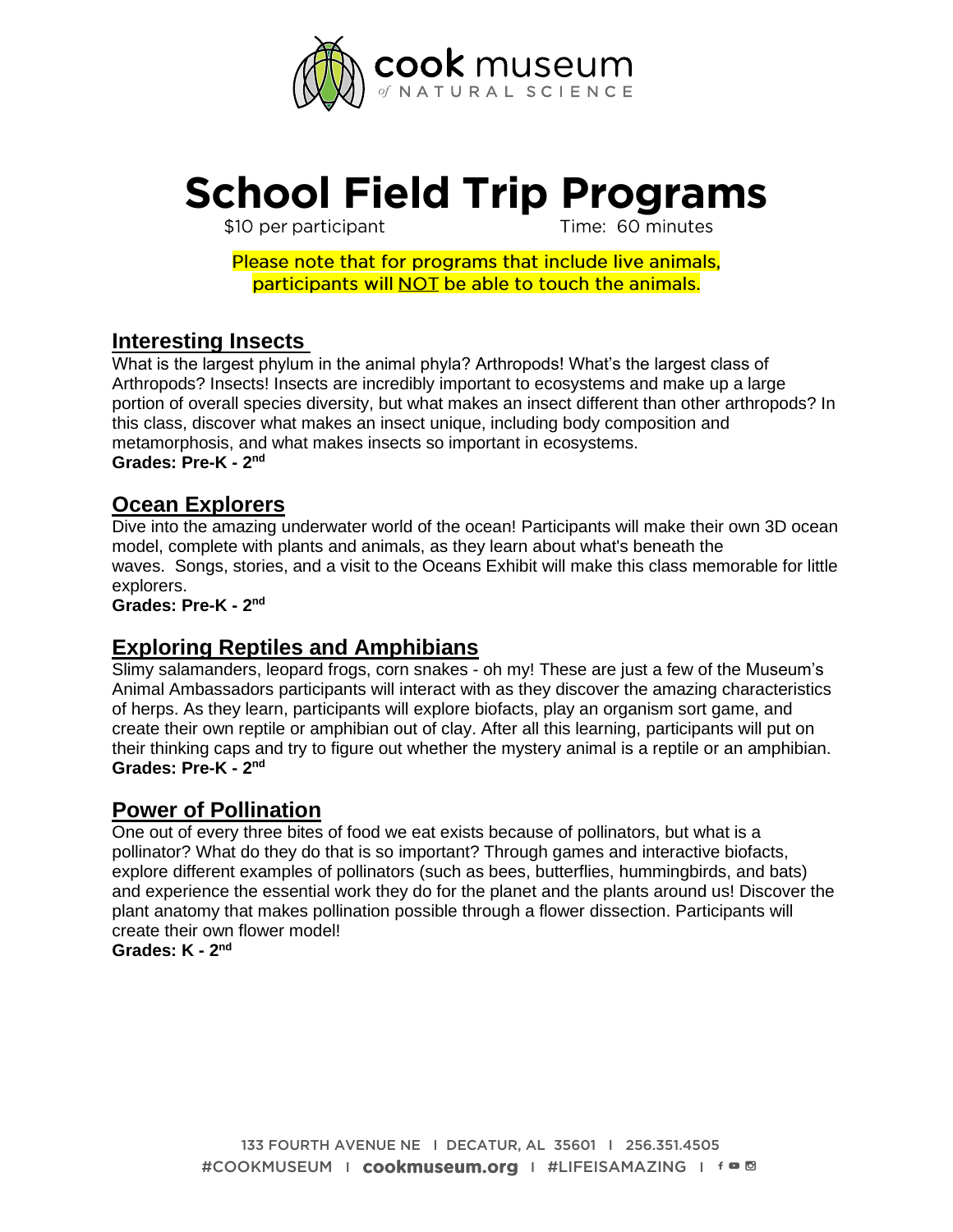

# **States of Matter**

What's the matter? Solids, Liquids, and Gases of course!

Come have a blast discovering what makes each state of matter different. With hands-on activities, interactive games, and fun experiments, learn about the atomic make up of each state as well as how matter transitions from state to state. Finally, get messy and try to figure out what state of matter Oobleck is!

**Grades: K - 2 nd**

# **Weather Watchers: Clouds, Lightning, and Tornadoes!**

Weather events such as clouds, lightning, and tornadoes can be so astounding that we sometimes forget that it isn't magic – it's SCIENCE! With Weather Watchers, participants will step into the shoes of meteorologists and learn the secrets behind the formation of local weather events. Interactive demonstrations allow them to watch the development of clouds, lightning, and tornadoes in the classroom! Participants will work together to create a weather station equipped with a barometer, anemometer, and a weathervane to take back to the classroom.

Grades: K - 2<sup>nd</sup>

# **Extraordinary Life Cycles I**

For some animals, a whole lot of change must happen for them to become adults! From eggs to larva to pupae, from seeds to seedlings to adults, life cycles keep organisms growing, changing, and making more of their kind! Throughout this class, participants will enjoy modeling the steps to the lifecycle of four living things: frogs, plants, turtles, and butterflies! **Grades: K - 2 nd**

## **Alabama Biomes**

Take a stroll through our home state and explore the different biomes Alabama holds! Learn what makes each biome unique during participate in a variety of sensory activities using fascinating biofacts. Discover what animals belong in each biome, the types of habitats they live in, and how they assist each other in their quest for survival. Live animal presentations demonstrate some of the physical attribute's animals have that enable them to live in their unique biome. Participates will create a physical model, featuring four of Alabama's distinct biomes: forests, wetlands, rivers, and oceans! **Grades: K – 4 th**

# **Extraordinary Life Cycles II**

Everyone knows human babies don't stay little, but does that apply to animals and plants as well? Enjoy spending a fun filled hour investigating this question, first by brainstorming the life cycles of several familiar species. Then observe the life cycles of frogs, flowers, and turtles with live animals, plants, and models. The final example is a firefly, complete with a take-home model! To end the class, participants will test their new knowledge and play a "Who Am I?" game with stages from the life cycles investigated. **Grades: 3rd - 5 th**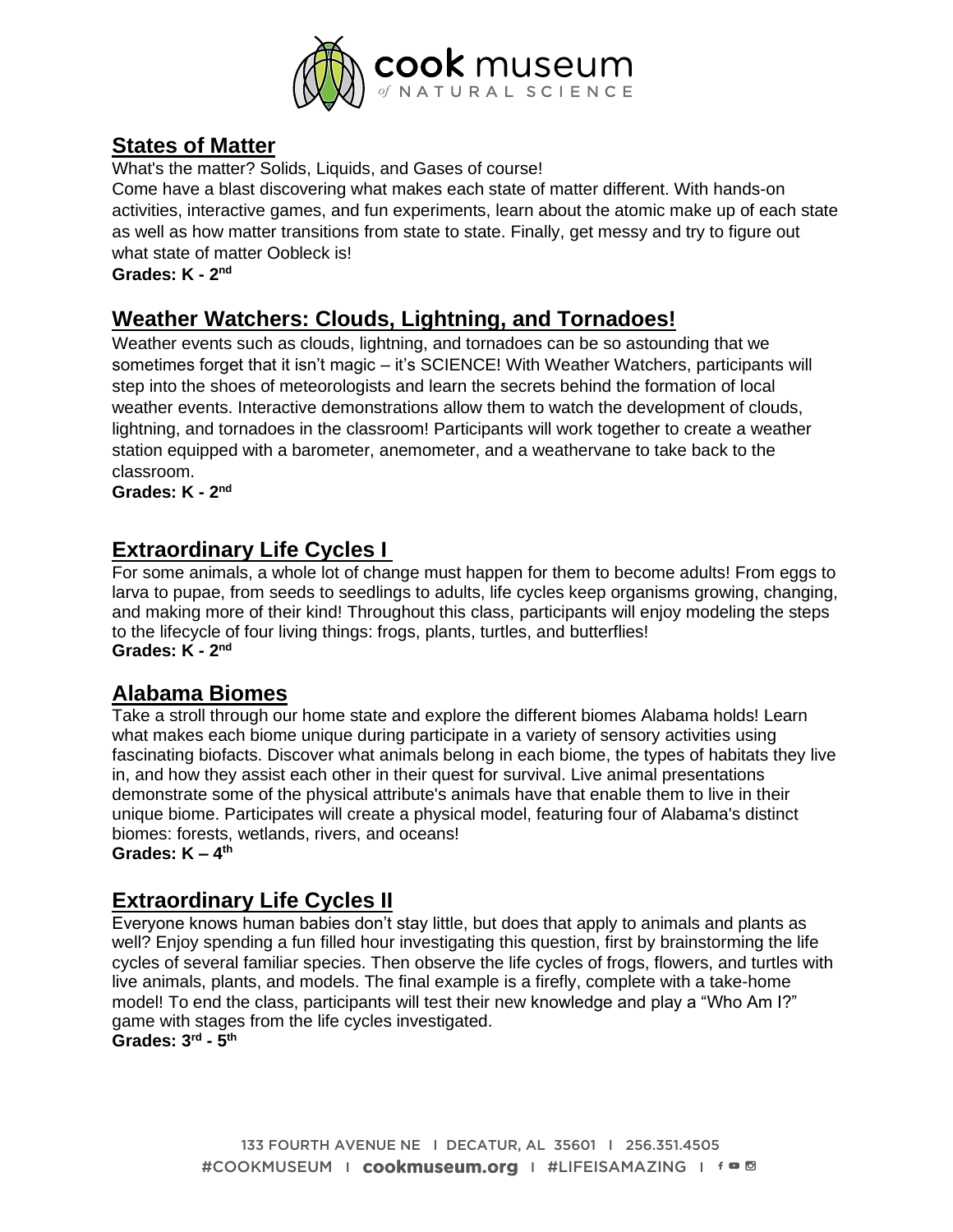

# **Herpetology 101**

In Herpetology 101, discover the differences between an amphibian and a reptile by examining some of the Museum's Animal Ambassadors - like the leopard frogs and corn snake - up close! Participants are given a unique animal to personify throughout the class and will use their own observations to decide whether they are reptiles or amphibians. Then, as a group, collaborate to guess which group the mystery animal belongs in! Finally, compare habitats and design a home that meets your assigned creature's needs.

**Grades: 3rd - 5 th** 

# **Rocks, Minerals, Geology!**

In this hands-on class, learn how to identify minerals using tactics used by real geologists! These tactics include color, luster, effervescence, streak, magnetism, cleavage, and hardness. Learn about the three types of rocks(Igneous, Metamorphic, Sedimentary) and conduct a hands-on experiment to learn about the rock cycle! **Grades: 3rd - 6 th** 

# **Weather Watchers: Clouds, Lightning, and Tornadoes!**

Weather events such as clouds, lightning, and tornadoes can be so astounding that we sometimes forget that it isn't magic – it's SCIENCE! With Weather Watchers, participants step into the shoes of meteorologists and learn the secrets behind the formation of local weather events. Interactive demonstrations allow them to watch the development of clouds, lightning, and tornadoes in the classroom. Participants will work together to build a home that can withstand the weather in different climates and then test it out. **Grades: 3 rd - 6 th**

## **Perplexing Pellets**

Skulls, animals, and pellets, oh my! Come learn how energy cycles through all living things and how that energy gets from one source to the next. Meet some of the Museum's Animal Ambassadors and see how they relate to each other. Lastly, dissect an owl pellet to see how food webs and food chains correlate to real life ecosystems – and keep the bones to take home! **Grades: 3rd - 7 th**

# **Electromagnetism: Science or Superpower?**

In this shocking and interactive program, participants will work with the concept of electromagnetism! First, explore and experiment with electricity and magnetism, then review and learn concepts that help with the understanding of electromagnetism. Finally, utilize engineering, magnetic fields, and electric currents to build an electromagnet! **Grades: 3rd - 8 th**

# **All About Squid**

Investigate the amazing body structure of these squishy cephalopods! Participants in this interactive class will dissect a squid and study how their unique design allows them to catch food, evade predators, and thrive in oceans all around the globe. **Grades: 3rd - 9 th**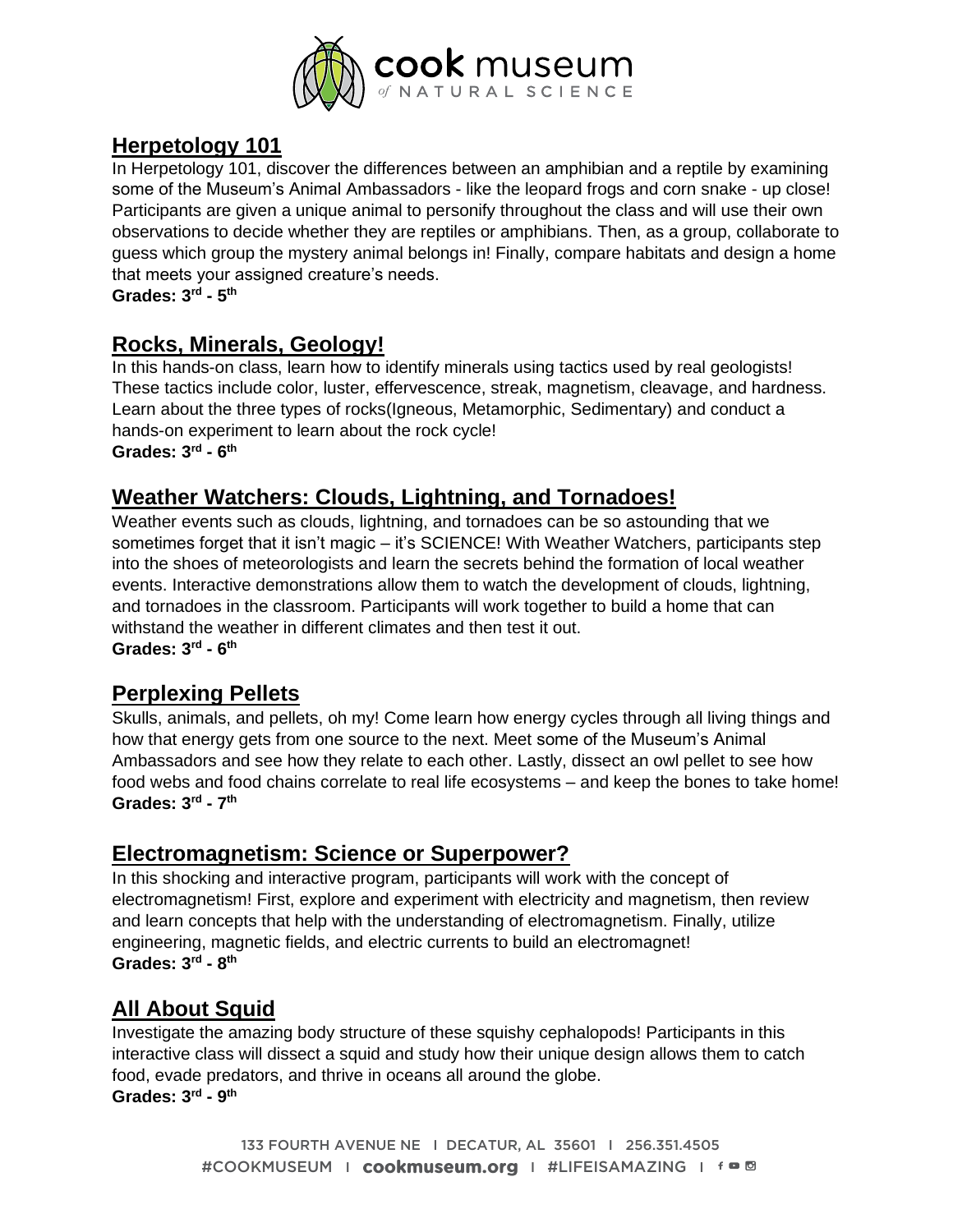

# **Crash, Don't Crack!**

In this highly engaging, hands-on class, look deeper into the structure of plants, birds, and mammals to see amazing designs for shock absorption in the natural world. Then use these principles in constructing a vehicle that is both fast and safe. Participants will test their vehicle designs against other groups in the class.

**Grades: 5th - 8 th**

# **Arthropod Comparative Anatomy Study**

In this laboratory experience, learn about the taxonomy of the arthropod phylum, study the various appendages afforded by the arthropod exoskeleton, and distinguish among three types of metamorphoses. Then observe live crustaceans and insects and study dissected grasshopper specimens. A lab packet is included. **Grades: 5th - 8 th**

# **Echinoderm Investigation and Dissection**

Sea stars, sea cucumbers, brittle stars, and sand dollars, what are they? Echinoderms! Come learn what classes make up the Phylum Echinodermata and the characteristics they all share. Investigate each class, where it lives, and its role in its ecosystem. Learn how these special animals move and what makes them echinoderms with hands-on activities and dissections of a sea star and sea urchin.

**Grades: 5th - 10th**

## **Bovine Eye Dissection**

Studying the eye is difficult to do - that's why we bring the eyes to you! Come join us for a dissection program focusing on the eye and how it functions. Navigate through the anatomy of the bovine eye, discuss the structures found, and understand just how marvelous sight is! **Grades: 7th - 10 th grade**

# **Animal Presentations**

\$5 per participant with a \$100 minimum for each presentation Time: 30 minutes

Each presentation introduces students to 3 to 5 live animals from the selected topic and discusses what makes them special in the animal kingdom. Participants will NOT be able to touch the animals.

## **Available Classes:**

- **TOAD-ally Awesome Amphibians**
- **Turtles, Terrapins, Tortoises…OH MY!**
- **The Squamata (lizards and snakes)**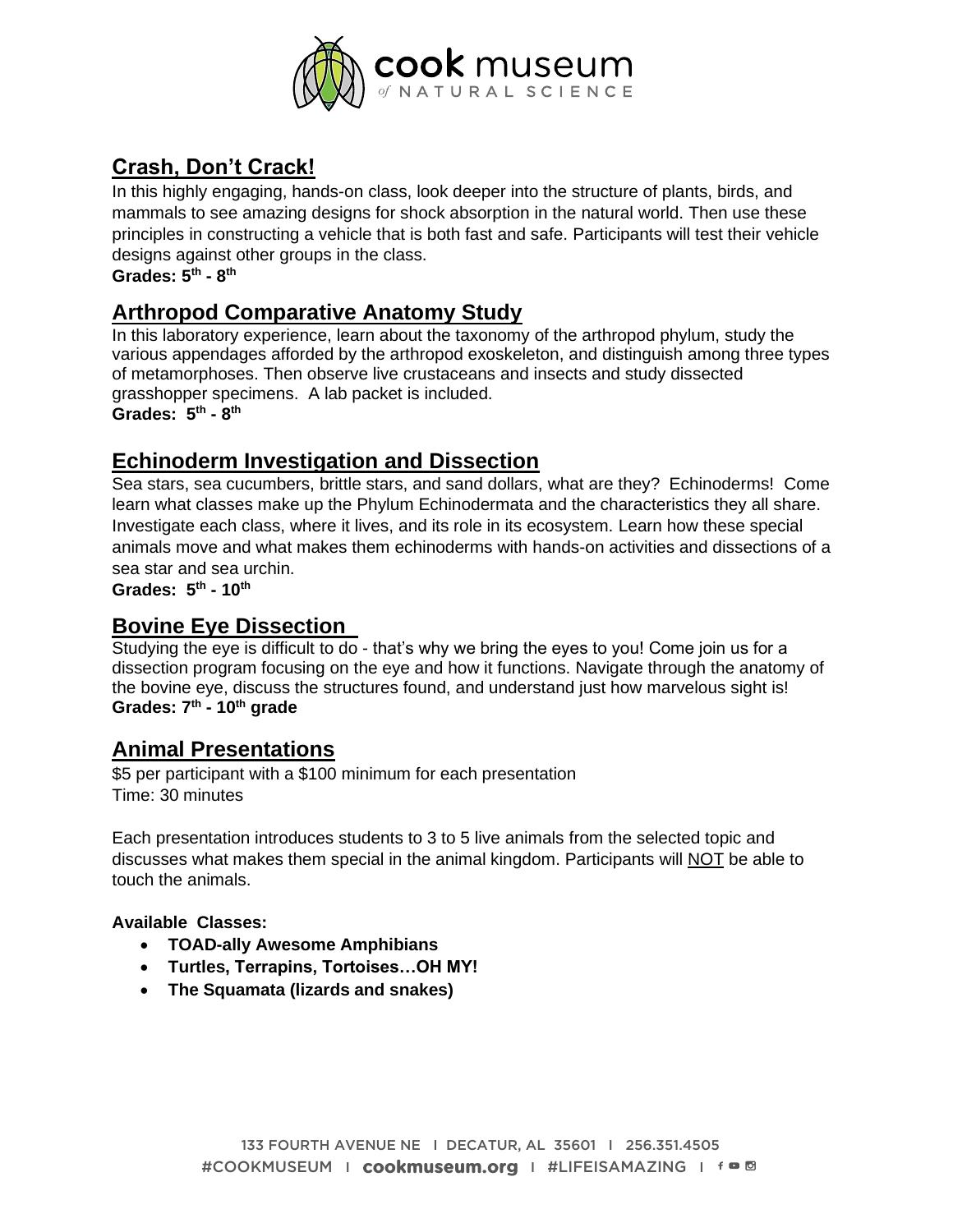

# **Day Camps**

## **Grades 4th – 8 th**

Have you ever wondered what it would be like to work at the Cook Museum of Natural Science? What would you have to know? What would you get to do? Come join us and explore the work of the museum aquarist, herpetologist, entomologist, and/or a specialized museum professional. Experience live animal feedings, behind the scenes tours, ocean classes, independent workstations, design classes, and dissections! Lunch and a t-shirt included. Please see individual camp descriptions for more information.

**Aquarist for a day (One Day) - \$125/student**

**Herpetologist for a Day (One Day) - \$125/student**

**Entomologist for a Day (One Day) - \$125/student**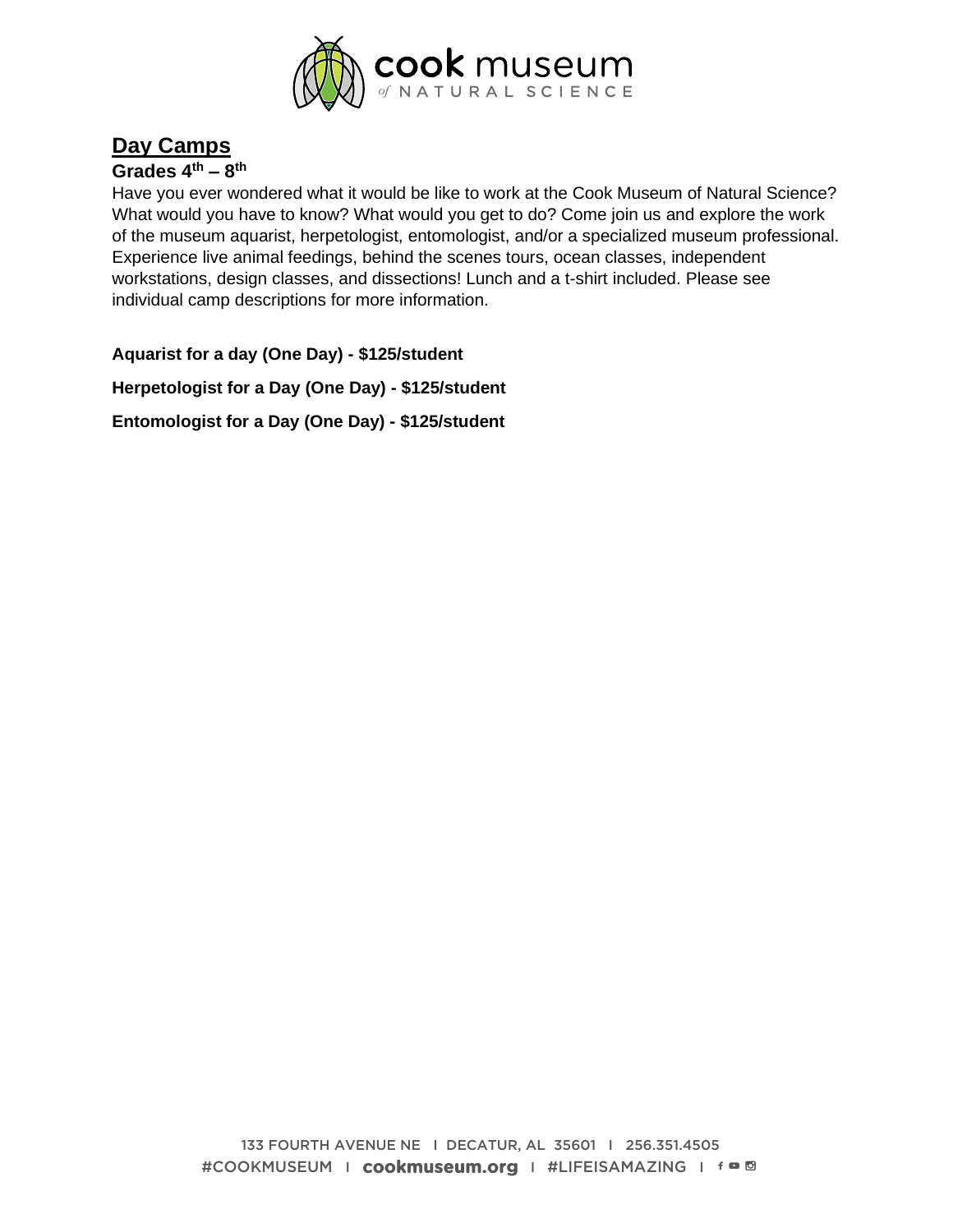

# **Alabama Standards**

## **Interesting Insects**

AL.SC.K.5.3 Discuss animals native to Alabama.

AL.SC.K.3 Distinguish between living and nonliving things and verify what living things need to survive (e.g., animals needing food, water, and air; plants needing nutrients, water, sunlight, and air).

AL.SC.1.5.2 Design an animal that has special body parts that help the animal survive. (e.g., picture, project, or model)

AL.SC.1.6.1 Define offspring.

AL.SC.1.6.2 Describe how parents use patterns of behavior to help their offspring survive (e.g., using media or texts).

AL.SC.1.7.2 Compare and contrast offspring to their parents and other members of the same species (e.g., picture cards).

AL.SC.2.6.2 Model ways animals disperse seeds and pollinate plants.

## **Ocean Explorers**

AL.SC.2.7.2 Describe different habitats in water.

AL.SC.2.7.4 Match animals to various habitats.

AL.SC.3.7.4 Compare traits of various plants and/or animals (e.g., dogs, cats, fish, flowers, trees).

## **Exploring Reptiles and Amphibians**

AL.K.SC.5 Construct a model of a natural habitat (e.g., terrarium, ant farm, diorama) conducive to meeting

the needs of plants and animals native to Alabama.

AL.K.SC.3 Distinguish between living and nonliving things and verify what living things need to survive

(e.g., animals needing food, water, and air; plants needing nutrients, water, sunlight, and air).

## **Power of Pollination**

AL.SC.K.5.3 Discuss animals native to Alabama.

AL.SC.K.5.4 Describe plants native to Alabama.

AL.SC.2.5.2 Recognize factors that contribute to plant growth.

AL.SC.2.6.1 Define disperse and pollinate.

AL.SC.2.6.2 Model ways animals disperse seeds and pollinate plants.

AL.SC.4.9.1 Identify the internal and external structures of plants.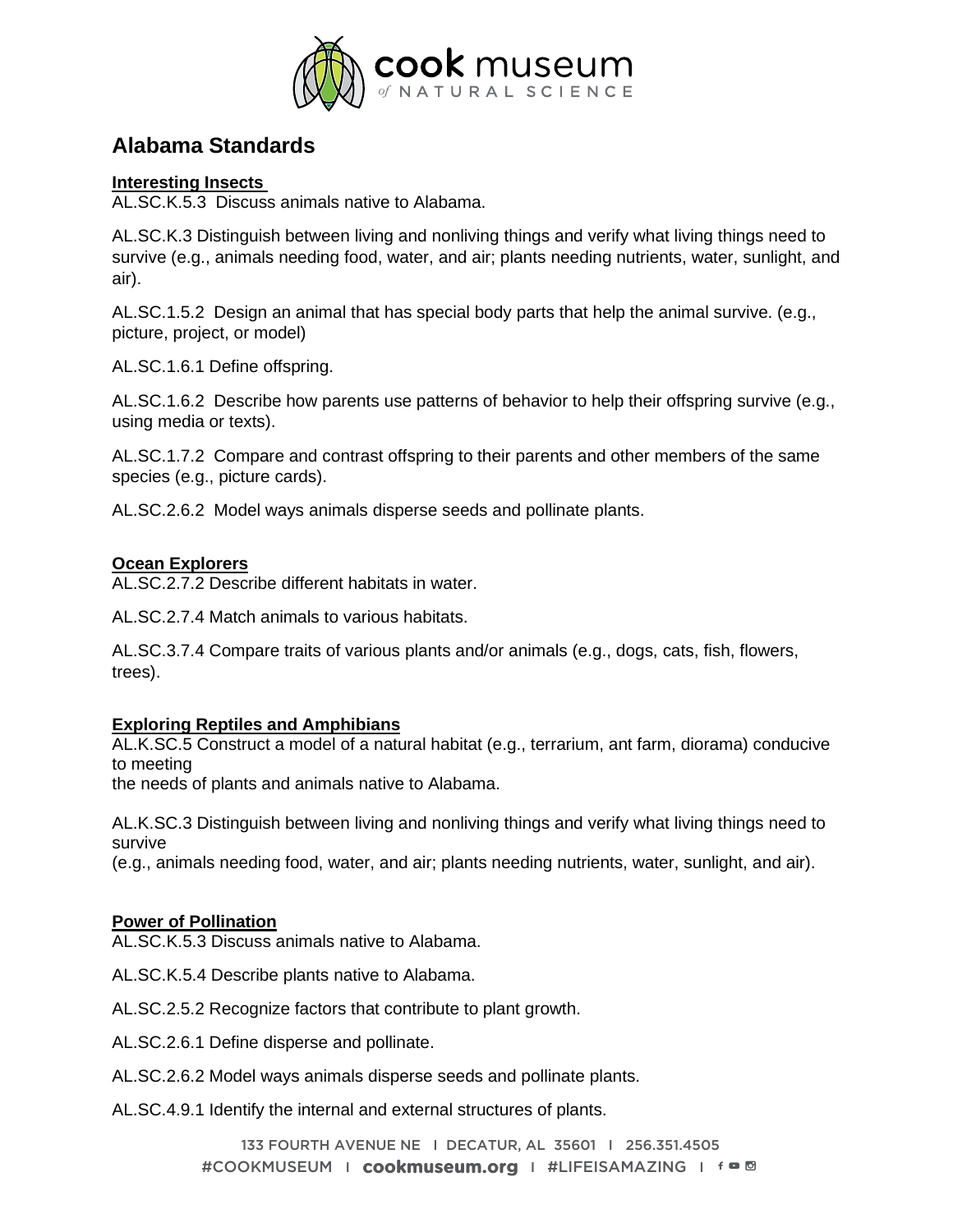

## **States of Matter**

AL.SC.2.1 Conduct an investigation to describe and classify various substances according to physical properties.

AL.SC.2.2. Collect and evaluate data to determine appropriate uses of materials based on their properties.

AL.SC.2.4. Provide evidence that some changes in matter caused by heating or cooling can be reversed and some changes are irreversible.

## **Weather Watchers: Clouds, Lightning, and Tornadoes!**

AL.SC.K.7 Observe and describe the effects of sunlight on Earth's surface

AL.SC.K.8 Design and construct a device to reduce the effects of sunlight

AL.SC.K.10 Ask questions to obtain information about the purpose of weather forecasts in planning for, preparing for, and responding to severe weather.

AL.SC.2.1 Use and share observations of local weather conditions to describe patterns over time

AL.SC.2.8: Make observations from media to obtain information about Earth's events that happen over a short period of time or over a time period longer than one can observe.

## **Extraordinary Life Cycles I**

AL. SC.K.3.1: Define living and non-living things.

AL. SC.K.3.3: Distinguish patterns between living and non-living things using examples.

AL. SC.K.3.4: Use pictures to discuss living and non-living things.

AL. SC.1.5.2: Design an animal that has special body parts that help the animal survive.

AL. SC.1.6.1: Define offspring.

AL. SC.2.5.2: Recognize factors that contribute to plant growth.

AL. SC.2.5.3: Identify causes and effects of plant growth.

## **Alabama Biomes**

AL.SC.K.3: Distinguish between living and nonliving things and verify what living things need to survive (e.g., animals needing food, water, and air; plants needing nutrients, water, sunlight, and air).

> 133 FOURTH AVENUE NE I DECATUR, AL 35601 I 256.351.4505 #COOKMUSEUM I cookmuseum.org I #LIFEISAMAZING I f 0 8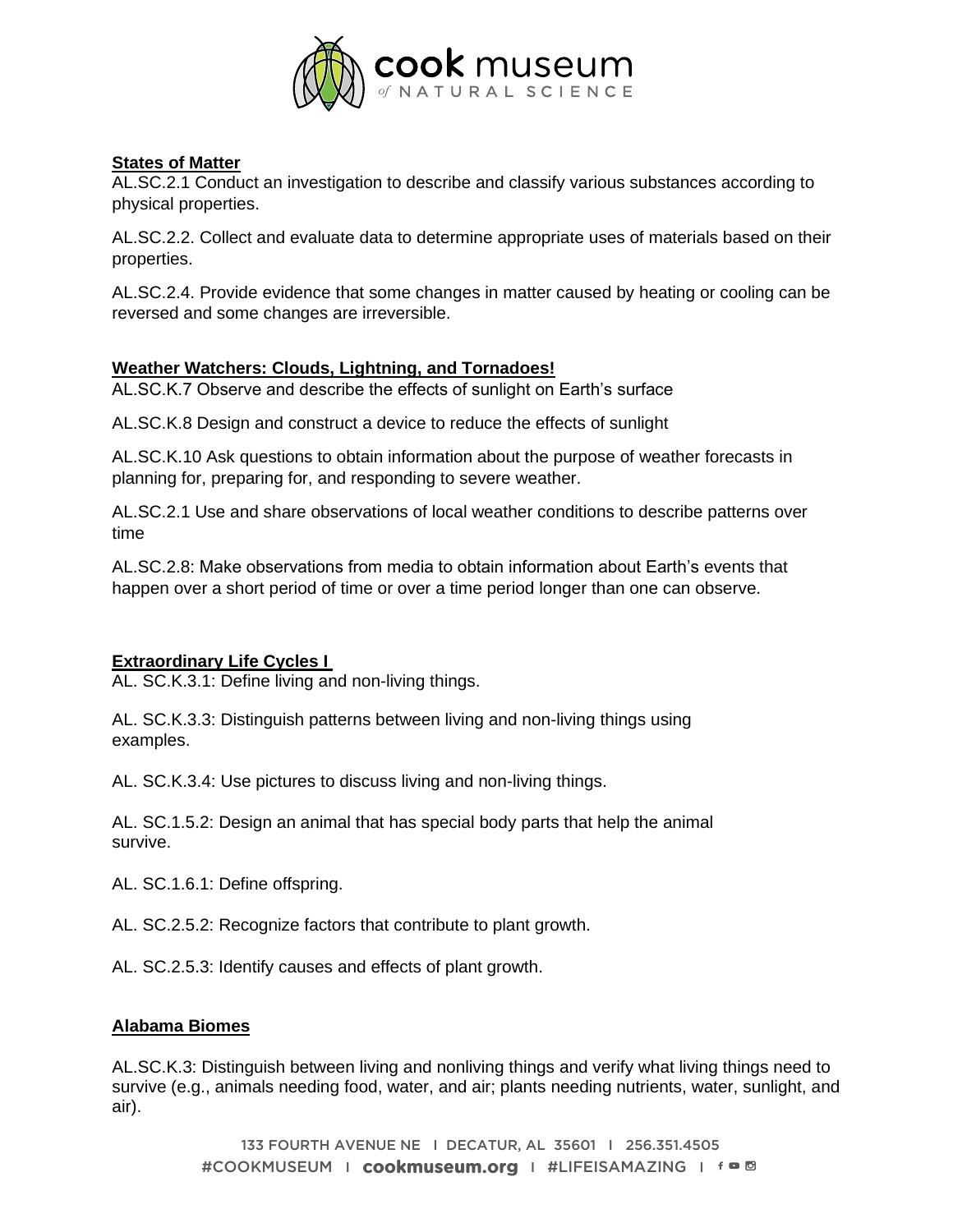

AL.SC.AAS.K.3: Sort a group of items based on whether the items are living or nonliving.

AL.SC.AAS.K.5: Participate in the construction and/or care of a model habitat of plants and animals native to Alabama.

AL.SC.AAS.2.9: Identify physical features of Earth (e.g., mountain, valley, river, lake).

AL.SC.AAS.3.5: Classify common objects as living, rather than nonliving, based on their ability to obtain and use resources, grow, reproduce, and adapt to the environment.

AL.SCI.3.8: Engage in argument from evidence to justify that traits can be influenced by the environment (e.g., stunted growth in normally tall plants due to insufficient water, change in an arctic fox's fur color due to light and/or temperature, stunted growth of a normally large animal due to malnourishment).

AL.SCI.AAS.3.8: Recognize that living things have specific needs (water, light, temperature, food, shelter) to live and grow in an environment.

AL.SCI.3.11: Construct an argument from evidence to explain the likelihood of an organism's ability to survive when compared to the resources in a certain habitat (e.g., freshwater organisms survive well, less well, or not at all in saltwater; desert organisms survive well, less well, or not at all in woodlands).

SCI.AAS.4.16: Use a map key to identify land and water features on a map.

#### **Extraordinary Life Cycles II**

AL.SC.3.6: Create representations to explain the unique and diverse life cycles of organisms other than humans (e.g., flowering plants, frogs, butterflies), including commonalities such as birth, growth, reproduction, and death.

#### **Herpetology 101**

AL.SC.3.10 Investigate how variations in characteristics among individuals of the same species may provide advantages in surviving, finding mates, and reproducing.

AL.SC.3.11 Construct an argument from evidence to explain the likelihood of an organism's ability to survive when compared to the resources in a certain habitat.

AL.SC.4.9 Examine evidence to support an argument that the internal and external structures of plants and animals' function to support survival, growth, behavior, and reproduction.

AL.SC.4.11 Investigate different ways animals receive information through the senses, process that information and respond to it in different ways.

#### **Rocks, Minerals, Geology!**

In this hands-on class, you identify minerals using tactics used by real geologists! These tactics include color, luster, effervescence, streak, magnetism, cleavage, and hardness. You also learn about the three types of rocks, Igneous, Metamorphic, Sedimentary. Finally, you conduct a hands-on experiment to learn about the rock cycle!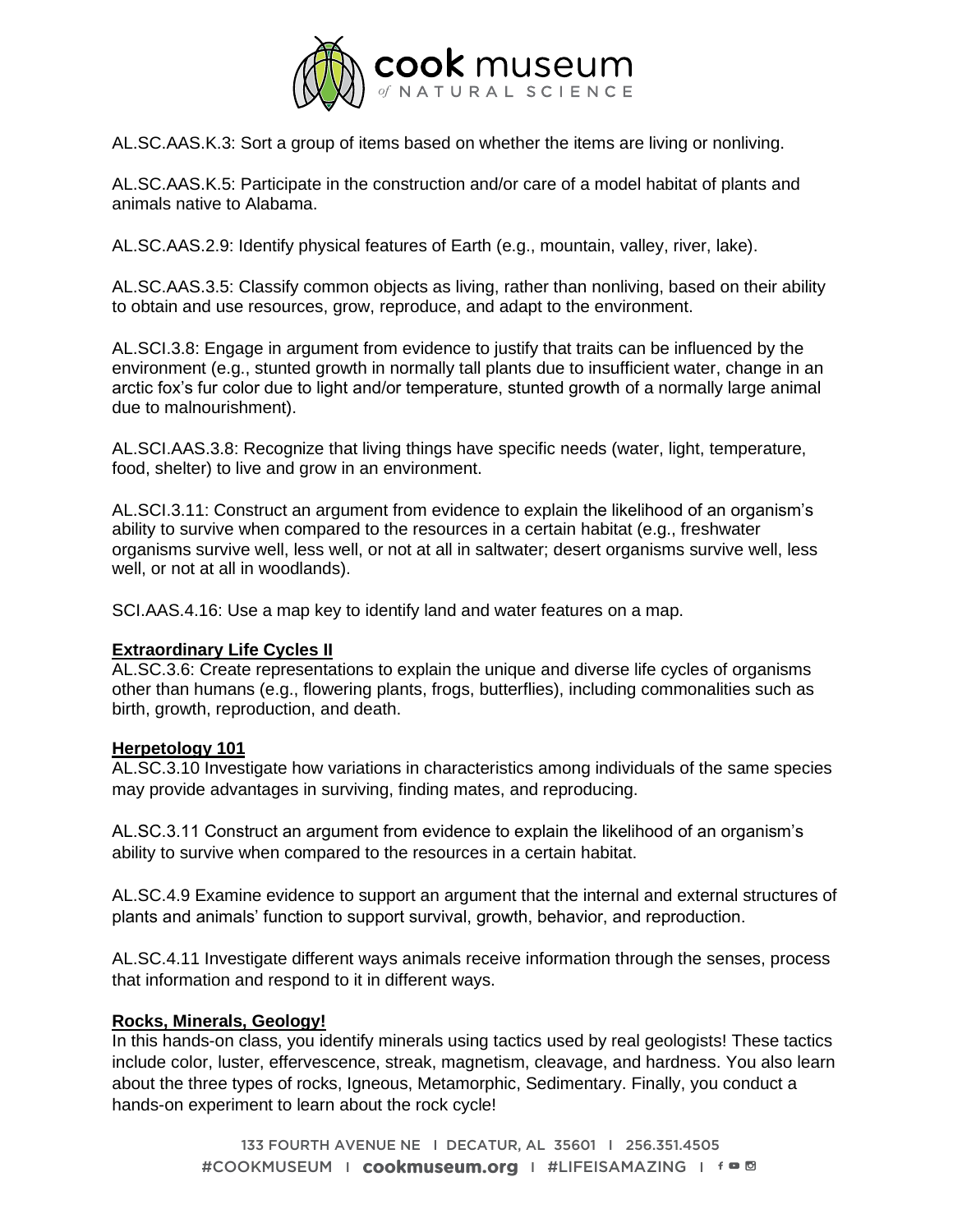

**Grades: 3rd – 6 th** 

## **Weather Watchers: Clouds, Lightning, and Tornadoes!**

AL.SC.4.17: Formulate and evaluate solutions to limit the effects of natural Earth processes on humans.

AL.SC.5.14: Use a model to represent how any two systems, specifically the atmosphere, biosphere, geosphere, and/or hydrosphere, interact and support life.

## **Perplexing Pellets**

AL.SC.3.6: Develop models to describe that organisms have unique and diverse life cycles but all have in common birth, growth, reproduction, and death.

AL.SC.4.9: Construct an argument that plants and animals have internal and external structures that function to support survival, growth, behavior, and reproduction.

AL.SC.4.11: Use a model to describe that animals receive different types of information through their senses, process the information in their brain, and respond to the information in different ways.

AL.SC.5.10 Develop a model to describe the movement of matter among plants, animals, decomposers, and the environment.

AL.SC.7.5: Examine the cycling of matter between abiotic and biotic parts of ecosystems to explain the flow of energy and the conservation of matter.

AL.SC.7.6: Analyze and interpret data to provide evidence regarding how resource availability impacts individual organisms as well as populations of organisms within an ecosystem.

## **Electromagnetism: Science or Superpower?**

AL.SC.3.3: Explore objects that can be manipulated in order to determine cause-and-effect relationships (e.g., distance between objects affecting strength of a force, orientation of magnets affecting direction of a magnetic force) of electric interactions between two objects not in contact with one another (e.g., force on hair from an electrically charged balloon, electrical forces between a charged rod and pieces of paper) or magnetic interactions between two objects not in contact with one another (e.g., force between two permanent magnets or between an electromagnet and steel paperclips, force exerted by one magnet versus the force exerted by two magnets).

AL.SC.3.4: Apply scientific ideas about magnets to solve a problem through an engineering design project (e.g., constructing a latch to keep a door shut, creating a device to keep two moving objects from touching each other such as a maglev system).\*

AL.SC.4.2: Plan and carry out investigations that explain transference of energy from place to place by sound, light, heat, and electric currents.